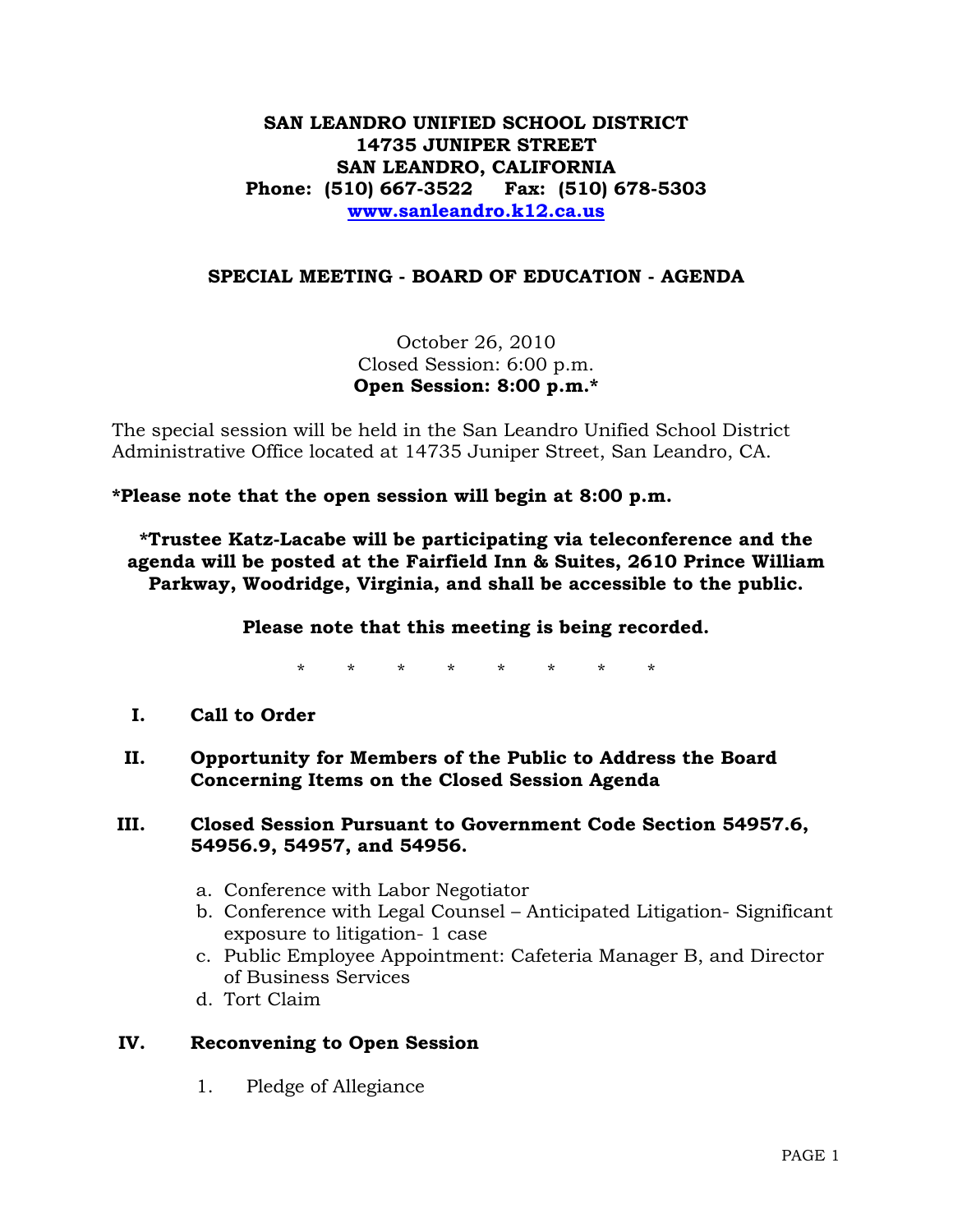- 2. Announcement of Action Taken in Closed Session
- 3. Legal Statement Concerning Suggestions and Comments on Agenda/Non-Agenda Items Members of the audience who wish to address the Board are asked to complete the yellow card available at the entrance and submit it to the Board President. Speakers who have completed the card will be called when the item is reached on the agenda or, for non-agenda items, during the Public Testimony. Cards are to be turned in before the item is reached on the agenda. Please note that this meeting is being recorded. State law prohibits the Board of Education from taking any action on or discussing items that are not on the posted agenda except to A) briefly respond to statements made or questions posed by the public in attendance; B) ask questions for clarification; C) provide a reference to a staff member or other resource for factual information in response to the inquiry; or D) ask a staff member to report back on the matter at the next meeting and/or put it on a future agenda. (Government Code Section 54954.2(a))

# **V. PRESENTATION**

Assistant Superintendent Business Services Song Chin- Bendib will provide a brief presentation to the Board summarizing the budget information that was discussed on October 19, 2010. Additionally, the Assistant Superintendent will share with the Board the Finance Committee recommendations and other pertinent budget information.

Highlights of the presentation will be:

- Status of the State Budget for 2011-12 and its impact to the San Leandro Unified School District
- Senate Bill (SB) 847 Federal Jobs Bill
- Other budget related issues

### **VI. CONFERENCE ITEM**

These items are submitted for advance planning and to assist the Board in establishing future agenda items. The Board may, however, take action on the following: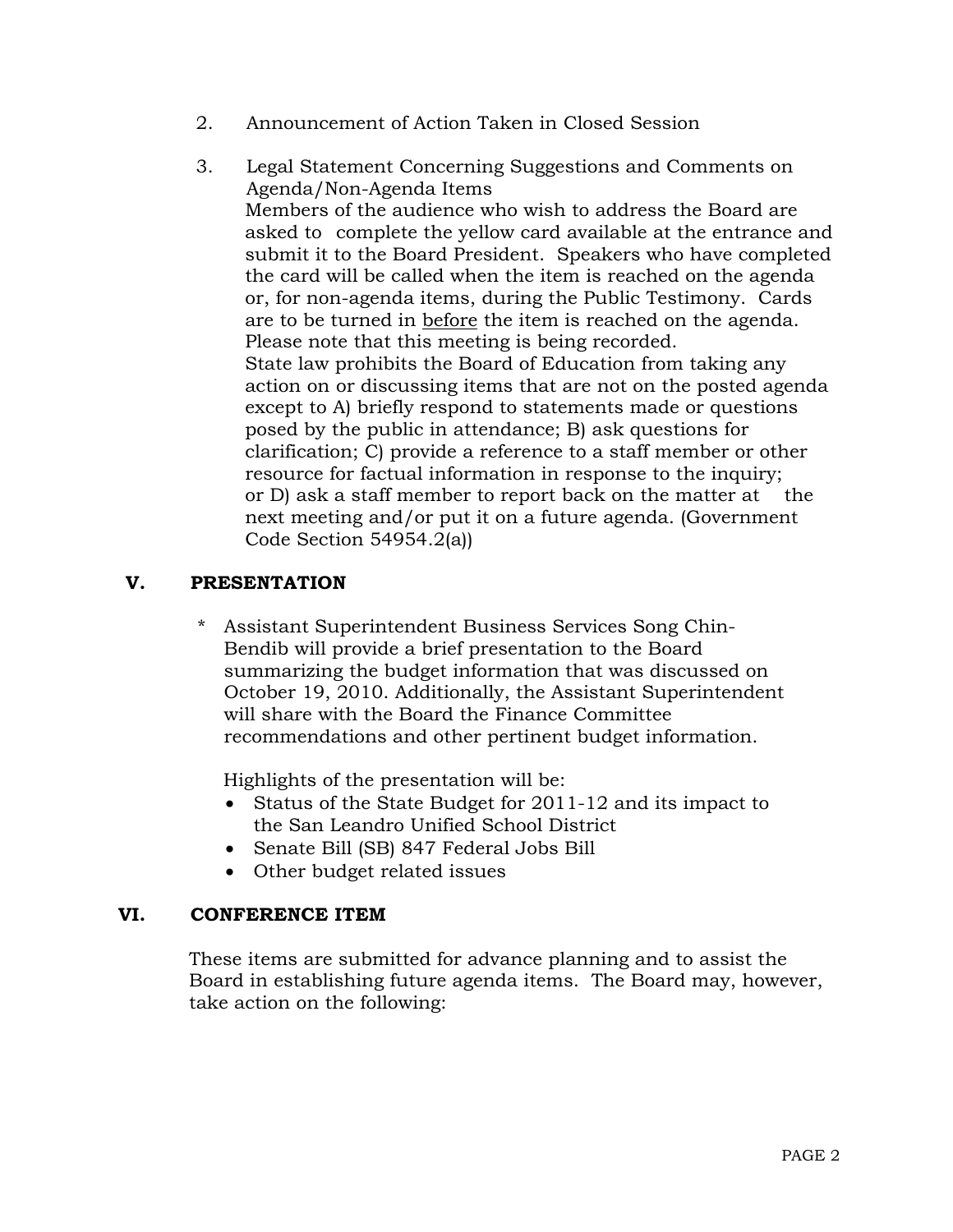# Business Operations

| $4.1 - CF$       | <b>Staff Recommendation:</b>              |        |      |  |
|------------------|-------------------------------------------|--------|------|--|
| Discuss, Review, | The Board will discuss, review and        |        |      |  |
| and Approve the  | consider approving the Budget             |        |      |  |
| Budget           | Expenditure Modifications to be           |        |      |  |
| Expenditure      | Incorporated in the 2010-11 First Interim |        |      |  |
| Modifications to | Report which Includes Fiscal Year 2011-12 |        |      |  |
| be Incorporated  | and 2012-13.                              |        |      |  |
| in the 2010-11   |                                           |        |      |  |
| First Interim    |                                           |        |      |  |
| Report which     |                                           |        |      |  |
| Includes Fiscal  |                                           |        |      |  |
| Year 2011-12 and |                                           |        |      |  |
| 2012-13          | Motion                                    | Second | Vote |  |

### **VII. CONSENT ITEMS**

These items are considered routine and may be enacted by a single motion. At the request of any member of the Board, any item on the consent agenda shall be removed and given individual consideration for action as a regular agenda item.

Human Resources

| $2.1-C$                           | <b>Staff Recommendation</b><br>Accept the Personnel Report as presented. |        |      |  |
|-----------------------------------|--------------------------------------------------------------------------|--------|------|--|
| Acceptance of<br>Personnel Report |                                                                          |        |      |  |
|                                   | Motion                                                                   | Second | Vote |  |
| <b>Educational Services</b>       |                                                                          |        |      |  |
| $\Omega$ 1 $\Omega$               | $Q_{\text{tot}}$ $\Omega$ December on detication                         |        |      |  |

| $3.1-C$            | <b>Staff Recommendation:</b>          |        |      |  |
|--------------------|---------------------------------------|--------|------|--|
| Memorandum of      | Approve the Memorandum of             |        |      |  |
| Understanding      | Understanding (MOU) between the San   |        |      |  |
| (MOU) between      | Leandro Unified School District and   |        |      |  |
| the San Leandro    | Alameda County Office of Education    |        |      |  |
| Unified School     | (ACOE) to provide SB 472 Houghton-    |        |      |  |
| District and       | Mifflin ELA training to K-5 Teachers. |        |      |  |
| Alameda County     |                                       |        |      |  |
| Office of          |                                       |        |      |  |
| Education (ACOE)   |                                       |        |      |  |
| to Provide SB 472  |                                       |        |      |  |
| Houghton-Mifflin   |                                       |        |      |  |
| ELA Training to K- |                                       |        |      |  |
| 5 Teachers         | Motion                                | Second | Vote |  |